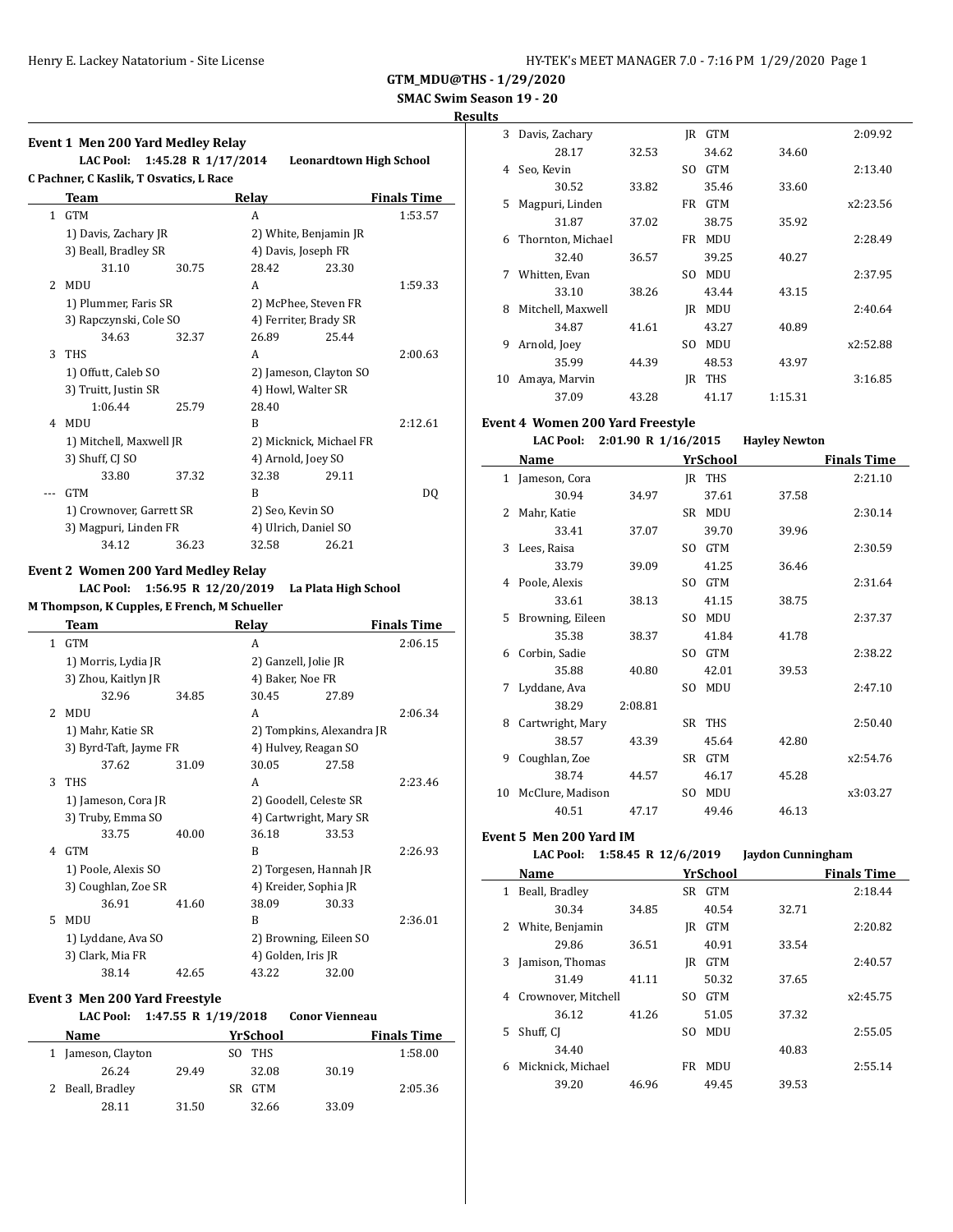# **SMAC Swim Season 19 - 20**

### **Results**

| <b>Name</b><br><b>Finals Time</b><br><b>YrSchool</b><br>SO THS<br>Butler, Jashonn<br>D <sub>0</sub><br>$---$<br>48.63<br>1:20.21<br>56.76<br>52.33<br>Event 6 Women 200 Yard IM<br><b>LAC Pool:</b><br>2:12.83 R 12/7/2018<br><b>Madeline Frick</b><br><b>YrSchool</b><br><b>Finals Time</b><br>Name<br><b>IR MDU</b><br>Tompkins, Alexandra<br>2:27.08<br>1<br>31.61<br>39.32<br>41.92<br>34.23<br>SO GTM<br>2<br>Raley, Savannah<br>2:30.23<br>31.39<br>37.65<br>45.09<br>36.10<br>3<br>FR GTM<br>Mesmer, Grace<br>2:54.79<br>36.07<br>44.16<br>53.67<br>40.89<br>SO GTM<br>Won, Soo Jin<br>2:55.62<br>4<br>40.55<br>46.20<br>51.40<br>37.47<br>Torgesen, Hannah<br>IR GTM<br>x2:57.93<br>5<br>36.68<br>44.95<br>54.21<br>42.09<br>Truby, Emma<br>SO THS<br>2:58.10<br>6<br>36.03<br>54.26<br>47.23<br>40.58<br>Goodell, Celeste<br>SR THS<br>7<br>3:07.49<br>54.44<br>43.82<br>46.25<br>42.98<br>SO MDU<br>Hulvey, Reagan<br>8<br>3:07.85<br>38.02<br>59.14<br>49.64<br>41.05<br>SO THS<br>Huber, Eryn<br>DQ<br>1:00.69<br>42.19<br>50.63<br>41.63<br>Clark, Mia<br>FR MDU<br>DQ<br>48.06<br>56.89<br>56.17<br>42.50<br>Event 7 Men 50 Yard Freestyle<br>21.76 R 1/12/2005<br><b>LAC Pool:</b><br><b>Eric S Pinno</b><br>Name<br><b>YrSchool</b><br><b>Finals Time</b><br>Davis, Joseph<br>FR GTM<br>23.57<br>$\mathbf{1}$<br>SR THS | (Event 5 Men 200 Yard IM) |                |  |  |  |  |       |  |  |
|-----------------------------------------------------------------------------------------------------------------------------------------------------------------------------------------------------------------------------------------------------------------------------------------------------------------------------------------------------------------------------------------------------------------------------------------------------------------------------------------------------------------------------------------------------------------------------------------------------------------------------------------------------------------------------------------------------------------------------------------------------------------------------------------------------------------------------------------------------------------------------------------------------------------------------------------------------------------------------------------------------------------------------------------------------------------------------------------------------------------------------------------------------------------------------------------------------------------------------------------------------------------------------------------------------------------------------------------|---------------------------|----------------|--|--|--|--|-------|--|--|
|                                                                                                                                                                                                                                                                                                                                                                                                                                                                                                                                                                                                                                                                                                                                                                                                                                                                                                                                                                                                                                                                                                                                                                                                                                                                                                                                         |                           |                |  |  |  |  |       |  |  |
|                                                                                                                                                                                                                                                                                                                                                                                                                                                                                                                                                                                                                                                                                                                                                                                                                                                                                                                                                                                                                                                                                                                                                                                                                                                                                                                                         |                           |                |  |  |  |  |       |  |  |
|                                                                                                                                                                                                                                                                                                                                                                                                                                                                                                                                                                                                                                                                                                                                                                                                                                                                                                                                                                                                                                                                                                                                                                                                                                                                                                                                         |                           |                |  |  |  |  |       |  |  |
|                                                                                                                                                                                                                                                                                                                                                                                                                                                                                                                                                                                                                                                                                                                                                                                                                                                                                                                                                                                                                                                                                                                                                                                                                                                                                                                                         |                           |                |  |  |  |  |       |  |  |
|                                                                                                                                                                                                                                                                                                                                                                                                                                                                                                                                                                                                                                                                                                                                                                                                                                                                                                                                                                                                                                                                                                                                                                                                                                                                                                                                         |                           |                |  |  |  |  |       |  |  |
|                                                                                                                                                                                                                                                                                                                                                                                                                                                                                                                                                                                                                                                                                                                                                                                                                                                                                                                                                                                                                                                                                                                                                                                                                                                                                                                                         |                           |                |  |  |  |  |       |  |  |
|                                                                                                                                                                                                                                                                                                                                                                                                                                                                                                                                                                                                                                                                                                                                                                                                                                                                                                                                                                                                                                                                                                                                                                                                                                                                                                                                         |                           |                |  |  |  |  |       |  |  |
|                                                                                                                                                                                                                                                                                                                                                                                                                                                                                                                                                                                                                                                                                                                                                                                                                                                                                                                                                                                                                                                                                                                                                                                                                                                                                                                                         |                           |                |  |  |  |  |       |  |  |
|                                                                                                                                                                                                                                                                                                                                                                                                                                                                                                                                                                                                                                                                                                                                                                                                                                                                                                                                                                                                                                                                                                                                                                                                                                                                                                                                         |                           |                |  |  |  |  |       |  |  |
|                                                                                                                                                                                                                                                                                                                                                                                                                                                                                                                                                                                                                                                                                                                                                                                                                                                                                                                                                                                                                                                                                                                                                                                                                                                                                                                                         |                           |                |  |  |  |  |       |  |  |
|                                                                                                                                                                                                                                                                                                                                                                                                                                                                                                                                                                                                                                                                                                                                                                                                                                                                                                                                                                                                                                                                                                                                                                                                                                                                                                                                         |                           |                |  |  |  |  |       |  |  |
|                                                                                                                                                                                                                                                                                                                                                                                                                                                                                                                                                                                                                                                                                                                                                                                                                                                                                                                                                                                                                                                                                                                                                                                                                                                                                                                                         |                           |                |  |  |  |  |       |  |  |
|                                                                                                                                                                                                                                                                                                                                                                                                                                                                                                                                                                                                                                                                                                                                                                                                                                                                                                                                                                                                                                                                                                                                                                                                                                                                                                                                         |                           |                |  |  |  |  |       |  |  |
|                                                                                                                                                                                                                                                                                                                                                                                                                                                                                                                                                                                                                                                                                                                                                                                                                                                                                                                                                                                                                                                                                                                                                                                                                                                                                                                                         |                           |                |  |  |  |  |       |  |  |
|                                                                                                                                                                                                                                                                                                                                                                                                                                                                                                                                                                                                                                                                                                                                                                                                                                                                                                                                                                                                                                                                                                                                                                                                                                                                                                                                         |                           |                |  |  |  |  |       |  |  |
|                                                                                                                                                                                                                                                                                                                                                                                                                                                                                                                                                                                                                                                                                                                                                                                                                                                                                                                                                                                                                                                                                                                                                                                                                                                                                                                                         |                           |                |  |  |  |  |       |  |  |
|                                                                                                                                                                                                                                                                                                                                                                                                                                                                                                                                                                                                                                                                                                                                                                                                                                                                                                                                                                                                                                                                                                                                                                                                                                                                                                                                         |                           |                |  |  |  |  |       |  |  |
|                                                                                                                                                                                                                                                                                                                                                                                                                                                                                                                                                                                                                                                                                                                                                                                                                                                                                                                                                                                                                                                                                                                                                                                                                                                                                                                                         |                           |                |  |  |  |  |       |  |  |
|                                                                                                                                                                                                                                                                                                                                                                                                                                                                                                                                                                                                                                                                                                                                                                                                                                                                                                                                                                                                                                                                                                                                                                                                                                                                                                                                         |                           |                |  |  |  |  |       |  |  |
|                                                                                                                                                                                                                                                                                                                                                                                                                                                                                                                                                                                                                                                                                                                                                                                                                                                                                                                                                                                                                                                                                                                                                                                                                                                                                                                                         |                           |                |  |  |  |  |       |  |  |
|                                                                                                                                                                                                                                                                                                                                                                                                                                                                                                                                                                                                                                                                                                                                                                                                                                                                                                                                                                                                                                                                                                                                                                                                                                                                                                                                         |                           |                |  |  |  |  |       |  |  |
|                                                                                                                                                                                                                                                                                                                                                                                                                                                                                                                                                                                                                                                                                                                                                                                                                                                                                                                                                                                                                                                                                                                                                                                                                                                                                                                                         |                           |                |  |  |  |  |       |  |  |
|                                                                                                                                                                                                                                                                                                                                                                                                                                                                                                                                                                                                                                                                                                                                                                                                                                                                                                                                                                                                                                                                                                                                                                                                                                                                                                                                         |                           |                |  |  |  |  |       |  |  |
|                                                                                                                                                                                                                                                                                                                                                                                                                                                                                                                                                                                                                                                                                                                                                                                                                                                                                                                                                                                                                                                                                                                                                                                                                                                                                                                                         |                           |                |  |  |  |  |       |  |  |
|                                                                                                                                                                                                                                                                                                                                                                                                                                                                                                                                                                                                                                                                                                                                                                                                                                                                                                                                                                                                                                                                                                                                                                                                                                                                                                                                         |                           |                |  |  |  |  |       |  |  |
|                                                                                                                                                                                                                                                                                                                                                                                                                                                                                                                                                                                                                                                                                                                                                                                                                                                                                                                                                                                                                                                                                                                                                                                                                                                                                                                                         |                           |                |  |  |  |  |       |  |  |
|                                                                                                                                                                                                                                                                                                                                                                                                                                                                                                                                                                                                                                                                                                                                                                                                                                                                                                                                                                                                                                                                                                                                                                                                                                                                                                                                         |                           |                |  |  |  |  |       |  |  |
|                                                                                                                                                                                                                                                                                                                                                                                                                                                                                                                                                                                                                                                                                                                                                                                                                                                                                                                                                                                                                                                                                                                                                                                                                                                                                                                                         |                           |                |  |  |  |  |       |  |  |
|                                                                                                                                                                                                                                                                                                                                                                                                                                                                                                                                                                                                                                                                                                                                                                                                                                                                                                                                                                                                                                                                                                                                                                                                                                                                                                                                         |                           |                |  |  |  |  |       |  |  |
|                                                                                                                                                                                                                                                                                                                                                                                                                                                                                                                                                                                                                                                                                                                                                                                                                                                                                                                                                                                                                                                                                                                                                                                                                                                                                                                                         |                           |                |  |  |  |  |       |  |  |
|                                                                                                                                                                                                                                                                                                                                                                                                                                                                                                                                                                                                                                                                                                                                                                                                                                                                                                                                                                                                                                                                                                                                                                                                                                                                                                                                         | 2                         | Truitt, Justin |  |  |  |  | 23.76 |  |  |

|    | 1 Davis, JUSCUII     |     | TR ATH     | 23.J/  |
|----|----------------------|-----|------------|--------|
| 2  | Truitt, Justin       | SR  | THS        | 23.76  |
| 3  | Eby, Sean            | SO. | <b>GTM</b> | 24.66  |
| 4  | Ferriter, Brady      | SR  | <b>MDU</b> | 26.48  |
| 5. | Ulrich, Daniel       | SO. | <b>GTM</b> | 26.98  |
| 6  | Plummer, Faris       | SR  | <b>MDU</b> | 27.49  |
| 7  | Offutt, Caleb        | SO. | <b>THS</b> | 29.03  |
| 8  | Howl. Walter         | SR  | THS        | 29.53  |
| 9  | Crownover, Mitchell  | SO. | <b>GTM</b> | x30.08 |
| 10 | Salley, Demetrius    | SR  | <b>MDU</b> | 30.39  |
| 11 | Amaya, Marvin        | IR  | <b>THS</b> | x33.28 |
|    | 12 Lester, Cristhian |     | MDU        | x34.39 |

#### **Event 8 Women 50 Yard Freestyle**

 $\overline{\phantom{a}}$ 

|    | <b>LAC Pool:</b>   | 25.21 R 1/24/2018 |            | <b>Megan Schueller</b> |        |
|----|--------------------|-------------------|------------|------------------------|--------|
|    | Name               |                   | YrSchool   | <b>Finals Time</b>     |        |
|    | 1 Chan, Sophie     | SO.               | <b>GTM</b> |                        | 26.76  |
| 2  | Byrd-Taft, Jayme   | FR                | <b>MDU</b> |                        | 27.98  |
| 3  | Baker, Noe         | FR                | <b>GTM</b> |                        | 28.38  |
| 4  | Raley, Savannah    | SO.               | <b>GTM</b> |                        | 28.42  |
| 5  | Hall, Lily         | FR -              | <b>GTM</b> |                        | x31.79 |
| 6  | Anderson, Kaidence | SO.               | <b>MDU</b> |                        | 33.34  |
| 7  | Smallhorn, Alyson  | SO.               | <b>THS</b> |                        | 36.85  |
| 8  | Bennett, Paige     | FR                | <b>MDU</b> |                        | 38.13  |
| 9  | Catena, Mackenzie  | SO.               | <b>MDU</b> |                        | x38.92 |
| 10 | Javier, McKenzie   | SO.               | <b>THS</b> |                        | 41.22  |
|    |                    |                   |            |                        |        |

| 11 Cuvea, Jasmine  | FR THS | 46.75  |
|--------------------|--------|--------|
| 12 Howl, Elizabeth | FR THS | x48.72 |

### **Event 11 Men 100 Yard Butterfly**

|    | <b>LAC Pool:</b>  |         |     |                 | 54.56 R 12/20/2019 Conor Vienneau |
|----|-------------------|---------|-----|-----------------|-----------------------------------|
|    | Name              |         |     | <b>YrSchool</b> | <b>Finals Time</b>                |
|    | 1 Truitt, Justin  |         |     | SR THS          | 58.38                             |
|    | 27.09             | 31.29   |     |                 |                                   |
| 2  | Kim, Joshua       |         |     | FR GTM          | 1:06.64                           |
|    | 29.94             | 36.70   |     |                 |                                   |
| 3  | Seo, Kevin        |         |     | SO GTM          | 1:13.47                           |
|    | 33.31             | 40.16   |     |                 |                                   |
|    | 4 McPhee, Steven  |         |     | FR MDU          | 1:13.96                           |
|    | 30.68             | 43.28   |     |                 |                                   |
| 5. | Shuff, CJ         |         | SO. | MDU             | 1:20.96                           |
|    | 35.29             | 45.67   |     |                 |                                   |
| 6. | Whitt, Zachary    |         |     | FR MDU          | 1:21.29                           |
|    | 36.27             | 45.02   |     |                 |                                   |
| 7  | Breidenbach, Clay |         |     | SO GTM          | 1:24.02                           |
|    | 37.00             | 47.02   |     |                 |                                   |
| 8  | Torgesen, Ryan    |         |     | FR GTM          | x1:27.74                          |
|    | 38.90             | 48.84   |     |                 |                                   |
|    | Green, Malachi    |         | IR  | MDU             | DQ                                |
|    | 37.63             | 1:00.95 |     |                 |                                   |
|    |                   |         |     |                 |                                   |

## **Event 12 Women 100 Yard Butterfly**

#### **LAC Pool: 1:00.80 R 12/7/2018 Madeline Frick**

|              | Name             |         | YrSchool          | <b>Finals Time</b> |
|--------------|------------------|---------|-------------------|--------------------|
| $\mathbf{1}$ | Chan, Sophie     |         | SO GTM            | 1:07.40            |
|              | 31.26            | 36.14   |                   |                    |
| $\mathbf{2}$ | Zhou, Kaitlyn    |         | <b>GTM</b><br>IR  | 1:11.98            |
|              | 33.71            | 38.27   |                   |                    |
| 3            | Gonzales, Leila  |         | SR GTM            | 1:21.88            |
|              | 37.62            | 44.26   |                   |                    |
| 4            | Browning, Eileen |         | MDU<br>SO.        | 1:28.73            |
|              | 41.76            | 46.97   |                   |                    |
| 5.           | Coughlan, Zoe    |         | SR GTM            | x1:29.07           |
|              | 40.61            | 48.46   |                   |                    |
| 6            | Hulvey, Reagan   |         | <b>MDU</b><br>SO. | 1:35.69            |
|              | 41.64            | 54.05   |                   |                    |
| 7            | Huber, Eryn      |         | <b>THS</b><br>SO. | 1:39.94            |
|              | 44.70            | 55.24   |                   |                    |
| 8            | Golden, Iris     |         | IR<br>MDU         | 1:45.59            |
|              | 43.13            | 1:02.46 |                   |                    |

### **Event 13 Men 100 Yard Freestyle**

 $\overline{\phantom{a}}$ 

|    | <b>LAC Pool:</b>   |       |     |            | 48.67 R 12/18/2019 Conor Vienneau |                    |
|----|--------------------|-------|-----|------------|-----------------------------------|--------------------|
|    | Name               |       |     | YrSchool   |                                   | <b>Finals Time</b> |
| 1  | Rapczynski, Cole   |       | SO. | MDU        |                                   | 54.21              |
|    | 25.83              | 28.38 |     |            |                                   |                    |
| 2  | Willey, Nolen      |       | SO. | <b>GTM</b> |                                   | 54.82              |
|    | 26.18              | 28.64 |     |            |                                   |                    |
| 3  | Crownover, Garrett |       | SR. | <b>GTM</b> |                                   | 59.99              |
|    | 59.99              |       |     |            |                                   |                    |
| 4  | Smith, Dylan       |       |     | SR GTM     |                                   | 1:00.71            |
|    | 28.48              | 32.23 |     |            |                                   |                    |
| 5. | Plummer, Faris     |       | SR  | MDU        |                                   | 1:04.76            |
|    | 32.09              | 32.67 |     |            |                                   |                    |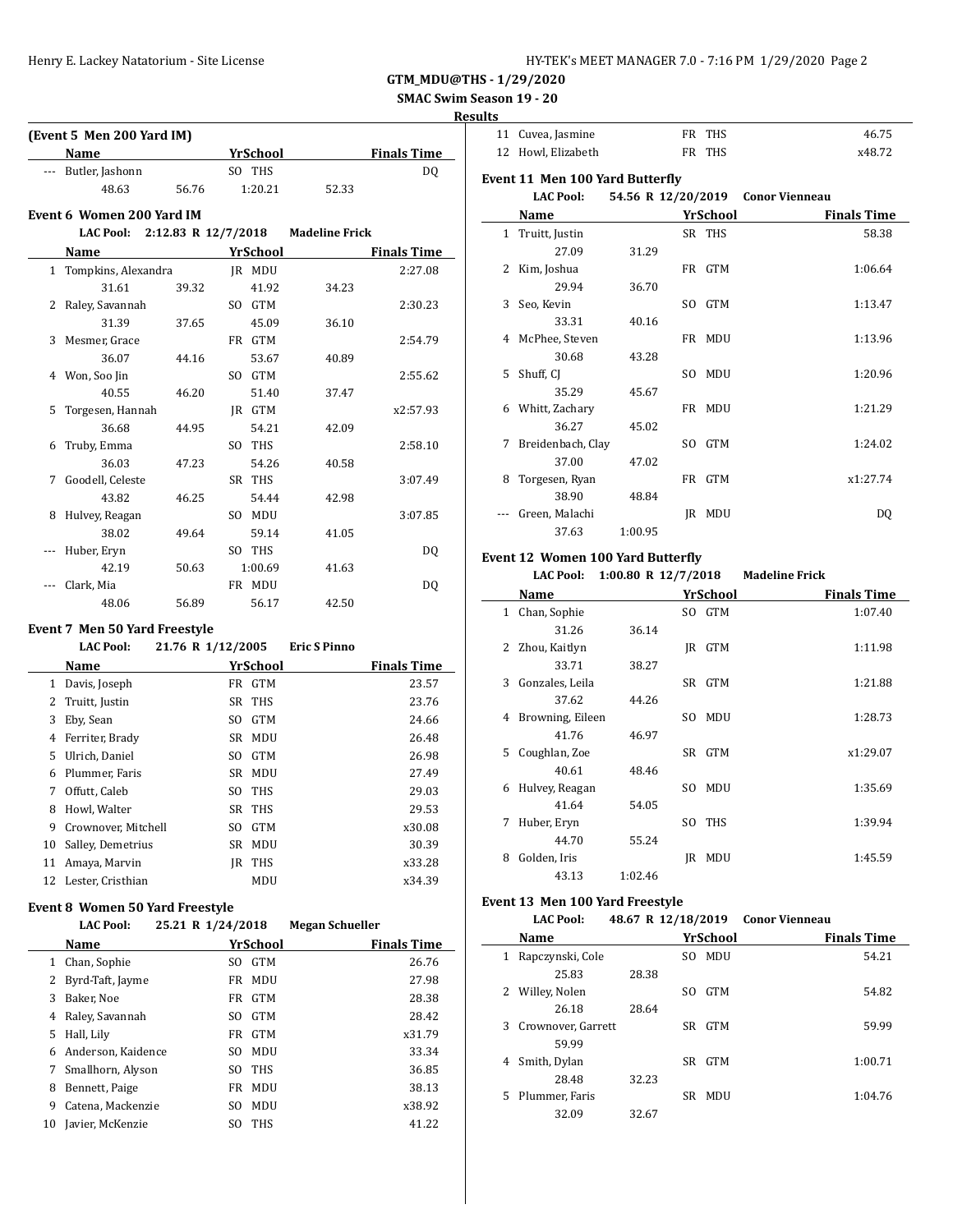**SMAC Swim Season 19 - 20**

**Results**

|    | (Event 13 Men 100 Yard Freestyle) |       |                  |                    |  |  |  |  |  |
|----|-----------------------------------|-------|------------------|--------------------|--|--|--|--|--|
|    | Name                              |       | YrSchool         | <b>Finals Time</b> |  |  |  |  |  |
| 6  | Twyman, William                   |       | SR THS           | 1:05.87            |  |  |  |  |  |
|    | 29.39                             | 36.48 |                  |                    |  |  |  |  |  |
| 7  | Pharis, Jonathan                  |       | <b>GTM</b><br>FR | x1:09.73           |  |  |  |  |  |
|    | 32.95                             | 36.78 |                  |                    |  |  |  |  |  |
| 8  | Howl, Walter                      |       | SR THS           | 1:10.85            |  |  |  |  |  |
|    | 32.93                             | 37.92 |                  |                    |  |  |  |  |  |
| 9  | Salley, Demetrius                 |       | SR MDU           | 1:17.40            |  |  |  |  |  |
|    | 37.25                             | 40.15 |                  |                    |  |  |  |  |  |
| 10 | Hall, Kameron                     |       | FR MDU           | x1:22.91           |  |  |  |  |  |
|    | 35.86                             | 47.05 |                  |                    |  |  |  |  |  |

## **Event 14 Women 100 Yard Freestyle**

| <b>LAC Pool:</b> | 54.95 R 12/9/2009 | <b>Melissa Boughton</b> |
|------------------|-------------------|-------------------------|
|------------------|-------------------|-------------------------|

|              | Name               |         | YrSchool | <b>Finals Time</b> |  |
|--------------|--------------------|---------|----------|--------------------|--|
| $\mathbf{1}$ | Baker, Noe         |         | FR GTM   | 1:01.45            |  |
|              | 29.73              | 31.72   |          |                    |  |
| 2            | Ganzell, Jolie     |         | JR GTM   | 1:03.86            |  |
|              | 31.37              | 32.49   |          |                    |  |
| 3            | Morris, Lydia      |         | IR GTM   | 1:06.80            |  |
|              | 31.14              | 35.66   |          |                    |  |
|              | 4 Truby, Emma      |         | SO THS   | 1:07.61            |  |
|              | 31.42              | 36.19   |          |                    |  |
| 5            | Kreider, Sophia    |         | IR GTM   | x1:11.87           |  |
|              | 33.42              | 38.45   |          |                    |  |
| 6            | Foraci, Emma       |         | JR MDU   | 1:15.62            |  |
|              | 34.90              | 40.72   |          |                    |  |
| 7            | McClure, Madison   |         | SO MDU   | 1:20.23            |  |
|              | 38.41              | 41.82   |          |                    |  |
| 8            | Anderson, Kaidence |         | SO MDU   | 1:20.42            |  |
|              | 36.69              | 43.73   |          |                    |  |
| 9            | Bennett, Paige     |         | FR MDU   | x1:29.17           |  |
|              | 42.04              | 47.13   |          |                    |  |
| 10           | Cuvea, Jasmine     |         | FR THS   | 1:53.75            |  |
|              | 49.64              | 1:04.11 |          |                    |  |
| 11           | Howl, Elizabeth    |         | FR THS   | 1:54.06            |  |
|              | 52.75              | 1:01.31 |          |                    |  |

### **Event 15 Men 500 Yard Freestyle**

| <b>LAC Pool:</b> | 4:41.96 R 1/23/2013 |  | <b>Ben Lawless</b> |
|------------------|---------------------|--|--------------------|
|------------------|---------------------|--|--------------------|

|   | Name              |       |     | YrSchool   |       | <b>Finals Time</b> |
|---|-------------------|-------|-----|------------|-------|--------------------|
| 1 | Eby, Sean         |       | SO. | <b>GTM</b> |       | 5:49.41            |
|   | 27.66             | 32.17 |     | 33.85      | 35.33 |                    |
|   | 35.93             | 35.83 |     | 37.38      | 37.12 |                    |
|   | 37.34             | 36.80 |     |            |       |                    |
| 2 | Kim, Joshua       |       | FR  | <b>GTM</b> |       | 5:54.86            |
|   | 29.60             | 34.24 |     | 36.89      | 37.32 |                    |
|   | 37.02             | 35.45 |     | 37.32      | 37.63 |                    |
|   | 36.13             | 33.26 |     |            |       |                    |
| 3 | Thornton, Michael |       | FR  | MDU        |       | 7:08.82            |
|   | 37.01             | 41.90 |     | 44.45      | 43.26 |                    |
|   | 43.58             | 45.96 |     | 45.23      | 44.91 |                    |
|   | 45.56             | 36.96 |     |            |       |                    |
|   |                   |       |     |            |       |                    |

| Whitten, Evan<br>4   |         | MDU<br>SO. |         | 7:13.90  |
|----------------------|---------|------------|---------|----------|
| 33.33                | 38.83   | 43.43      | 43.70   |          |
| 45.47                | 45.69   | 47.05      | 45.06   |          |
| 47.86                | 43.48   |            |         |          |
|                      |         |            |         |          |
| Twyman, William<br>5 |         | SR THS     |         | 10:00.75 |
| 39.70                | 56.11   | 1:04.36    | 58.42   |          |
| 1:04.38              | 1:04.76 | 1:05.02    | 1:04.14 |          |

#### **Event 16 Women 500 Yard Freestyle**

|   | <b>LAC Pool:</b> | 5:25.79 R 12/6/2019 |                 | <b>Nyah Hartwell</b> |                    |
|---|------------------|---------------------|-----------------|----------------------|--------------------|
|   | Name             |                     | <b>YrSchool</b> |                      | <b>Finals Time</b> |
|   | 1 Jameson, Cora  |                     | IR THS          |                      | 6:24.34            |
|   | 30.98            | 37.03               | 38.03           | 39.88                |                    |
|   | 40.28            | 39.81               | 39.53           | 41.13                |                    |
|   | 40.62            | 37.05               |                 |                      |                    |
| 2 | Mahr, Katie      |                     | SR MDU          |                      | 6:50.70            |
|   | 34.78            | 39.40               | 41.17           | 42.13                |                    |
|   | 42.86            | 42.87               | 43.90           | 42.10                |                    |
|   | 41.98            | 39.51               |                 |                      |                    |
| 3 | Gonzales, Leila  |                     | SR GTM          |                      | 7:02.94            |
|   | 36.18            | 40.76               | 42.77           | 43.01                |                    |
|   | 43.72            | 43.97               | 43.50           | 43.31                |                    |
|   | 44.05            | 41.67               |                 |                      |                    |
| 4 | Corbin, Sadie    |                     | SO GTM          |                      | 7:23.08            |
|   | 39.86            | 45.20               | 45.41           | 45.80                |                    |
|   | 44.89            | 45.22               | 46.33           | 45.34                |                    |
|   | 1:25.03          |                     |                 |                      |                    |
| 5 | Cartwright, Mary |                     | SR THS          |                      | 7:24.82            |
|   | 38.63            | 42.49               | 44.88           | 45.23                |                    |
|   | 46.12            | 46.36               | 47.29           | 46.46                |                    |
|   | 45.76            | 41.60               |                 |                      |                    |
| 6 | Heyl, Lindsay    |                     | <b>IR MDU</b>   |                      | 9:17.96            |
|   | 46.42            |                     |                 | 54.95                |                    |
|   | 58.80            | 56.84               | 1:00.75         | 58.18                |                    |
|   | 57.10            | 49.70               |                 |                      |                    |

# **Event 17 Men 200 Yard Freestyle Relay**

### **LAC Pool: 1:34.33 R 12/6/2006 Northern High School**

**G Pavelko, A Lacosse, C Cranford, M Gray**

|    | Team                    |       | Relay                  |       | <b>Finals Time</b> |
|----|-------------------------|-------|------------------------|-------|--------------------|
| 1  | <b>GTM</b>              |       | B                      |       | 1:44.03            |
|    | 1) Smith, Dylan SR      |       | 2) Torgesen, Ryan FR   |       |                    |
|    | 3) Willey, Nolen SO     |       | 4) Eby, Sean SO        |       |                    |
|    | 27.33                   | 28.11 | 24.64                  | 23.95 |                    |
| 2. | THS                     |       | A                      |       | 1:45.41            |
|    | 1) Truitt, Justin SR    |       | 2) Twyman, William SR  |       |                    |
|    | 3) Howl, Walter SR      |       | 4) Jameson, Clayton SO |       |                    |
|    | 24.00                   | 27.81 | 29.92                  | 23.68 |                    |
| 3  | MDU                     |       | A                      |       | 1:45.43            |
|    | 1) Ferriter, Brady SR   |       | 2) McPhee, Steven FR   |       |                    |
|    | 3) Plummer, Faris SR    |       | 4) Rapczynski, Cole SO |       |                    |
|    | 26.50                   | 27.52 | 27.55                  | 23.86 |                    |
| 4  | MDU                     |       | R                      |       | 2:09.28            |
|    | 1) Salley, Demetrius SR |       | 2) Arnold, Joey SO     |       |                    |
|    | 3) Spell, Kevin FR      |       | 4) Whitt, Zachary FR   |       |                    |
|    | 32.61                   | 33.35 | 33.44                  | 29.88 |                    |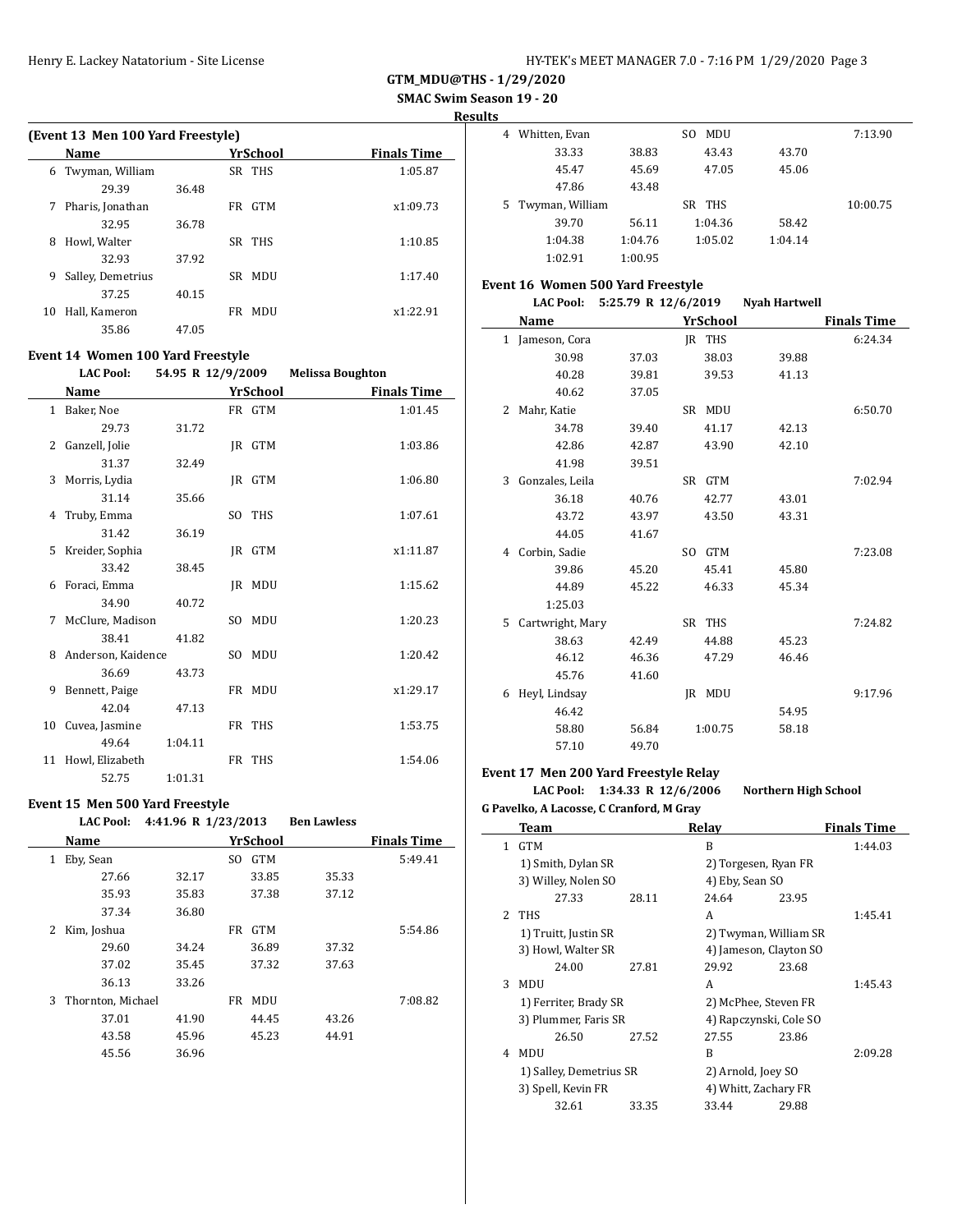**SMAC Swim Season 19 - 20**

#### **Results**

### **(Event 17 Men 200 Yard Freestyle Relay) Team Relay Finals Time** -- GTM A DQ 1) Kim, Joshua FR 2) Magpuri, Linden FR 3) Davis, Zachary JR 4) Davis, Joseph FR 29.96 26.82 24.59 23.24 **Event 18 Women 200 Yard Freestyle Relay LAC Pool: 1:44.87 R 12/13/2017 Leonardtown High School H Newton, E Carrigg, S Hotz, N Ray Team Relay Finals Time** 1 GTM A 1:51.13 1) Baker, Noe FR 2) Zhou, Kaitlyn JR 3) Raley, Savannah SO 4) Chan, Sophie SO 28.19 28.55 27.80 26.59 2 MDU A 1:53.43 1) Byrd-Taft, Jayme FR 2) Hulvey, Reagan SO 3) Mahr, Katie SR 4) Tompkins, Alexandra JR 27.98 29.27 30.44 25.74 3 THS 2:02.65 1) Huber, Eryn SO 2) Truby, Emma SO 3) Goodell, Celeste SR 4) Jameson, Cora JR 33.08 30.28 31.29 28.00 4 GTM B 2:03.41 1) Mesmer, Grace FR 2) Kreider, Sophia JR 3) Lees, Raisa SO 4) Won, Soo Jin SO 32.74 30.61 29.98 30.08 5 MDU B 2:25.20 1) Foraci, Emma JR 2) Clark, Mia FR 3) Catena, Mackenzie SO 4) Golden, Iris JR 42.16 30.17 39.72 33.15 6 THS B 2:50.57 1) Cuvea, Jasmine FR 2) Howl, Elizabeth FR 3) Javier, McKenzie SO 4) Smallhorn, Alyson SO 48.40 46.09 41.76 34.32

#### **Event 19 Men 100 Yard Backstroke LAC Pool: 54.45 R 1/25/2019 Ben Voelker**

|   | LAC POOI:          | 54.45 K 1/25/2019 |     |            | <b>Ben</b> voelker |                    |
|---|--------------------|-------------------|-----|------------|--------------------|--------------------|
|   | Name               |                   |     | YrSchool   |                    | <b>Finals Time</b> |
|   | 1 Jameson, Clayton |                   |     | SO THS     |                    | 1:00.45            |
|   | 29.02              | 31.43             |     |            |                    |                    |
| 2 | Davis, Zachary     |                   | IR  | <b>GTM</b> |                    | 1:07.32            |
|   | 32.41              | 34.91             |     |            |                    |                    |
| 3 | Crownover, Garrett |                   | SR  | <b>GTM</b> |                    | 1:12.59            |
|   | 1:12.59            |                   |     |            |                    |                    |
| 4 | Magpuri, Linden    |                   | FR  | <b>GTM</b> |                    | 1:16.92            |
|   | 37.71              | 39.21             |     |            |                    |                    |
| 5 | Morris, Peter      |                   |     | FR GTM     |                    | x1:17.44           |
|   | 37.07              | 40.37             |     |            |                    |                    |
| 6 | Mitchell, Maxwell  |                   | IR  | MDU        |                    | 1:21.65            |
|   | 38.24              | 43.41             |     |            |                    |                    |
| 7 | Arnold, Joey       |                   | SO. | <b>MDU</b> |                    | 1:25.34            |
| 8 | Offutt, Caleb      |                   | SO. | <b>THS</b> |                    | 1:32.17            |
|   | 45.69              | 46.48             |     |            |                    |                    |
| 9 | Spell, Kevin       |                   | FR  | <b>MDU</b> |                    | 1:41.15            |

| Event 20  Women 100 Yard Backstroke |  |
|-------------------------------------|--|
|-------------------------------------|--|

|    | <b>LAC Pool:</b>  | 1:02.49 R 12/7/2018 |     |            | <b>Sydney Atkins</b> |                    |
|----|-------------------|---------------------|-----|------------|----------------------|--------------------|
|    | Name              |                     |     | YrSchool   |                      | <b>Finals Time</b> |
| 1  | Zhou, Kaitlyn     |                     |     | IR GTM     |                      | 1:15.35            |
|    | 36.51             | 38.84               |     |            |                      |                    |
| 2  | Byrd-Taft, Jayme  |                     |     | FR MDU     |                      | 1:16.23            |
|    | 36.38             | 39.85               |     |            |                      |                    |
| 3  | Mesmer, Grace     |                     |     | FR GTM     |                      | 1:19.19            |
|    | 38.62             | 40.57               |     |            |                      |                    |
| 4  | Poole, Alexis     |                     | SO. | <b>GTM</b> |                      | 1:20.93            |
|    | 38.32             | 42.61               |     |            |                      |                    |
| 5. | Lyddane, Ava      |                     | SO. | <b>MDU</b> |                      | 1:24.59            |
|    | 41.30             | 43.29               |     |            |                      |                    |
| 6  | Lees, Raisa       |                     | SO. | <b>GTM</b> |                      | x1:25.51           |
|    | 42.35             | 43.16               |     |            |                      |                    |
| 7  | Smallhorn, Alyson |                     | SO. | <b>THS</b> |                      | 1:47.31            |
|    | 50.29             | 57.02               |     |            |                      |                    |
|    | Wade, Haley       |                     | IR  | MDU        |                      | DQ                 |
|    | 59.04             | 1:00.74             |     |            |                      |                    |

#### **Event 21 Men 100 Yard Breaststroke**

|    | <b>LAC Pool:</b>  |       |     |            | 58.88 R 12/20/2019 Kristopher Schueller |  |
|----|-------------------|-------|-----|------------|-----------------------------------------|--|
|    | Name              |       |     | YrSchool   | <b>Finals Time</b>                      |  |
| 1  | Rapczynski, Cole  |       | SO. | MDU        | 1:09.36                                 |  |
|    | 32.84             | 36.52 |     |            |                                         |  |
| 2  | White, Benjamin   |       | IR  | <b>GTM</b> | 1:10.15                                 |  |
|    | 33.06             | 37.09 |     |            |                                         |  |
| 3  | Davis, Joseph     |       | FR  | <b>GTM</b> | 1:11.14                                 |  |
|    | 33.57             | 37.57 |     |            |                                         |  |
| 4  | McPhee, Steven    |       |     | FR MDU     | 1:18.74                                 |  |
|    | 35.92             | 42.82 |     |            |                                         |  |
| 5. | Micknick, Michael |       | FR  | MDU        | 1:21.77                                 |  |
|    | 38.94             | 42.83 |     |            |                                         |  |
| 6  | Jamison, Thomas   |       | IR  | <b>GTM</b> | 1:21.78                                 |  |
|    | 38.45             | 43.33 |     |            |                                         |  |
| 7  | Pharis, Jonathan  |       | FR  | <b>GTM</b> | x1:30.83                                |  |
|    | 42.37             | 48.46 |     |            |                                         |  |

#### **Event 22 Women 100 Yard Breaststroke**

#### **LAC Pool: 1:09.49 R 12/7/2018 Olivia Frick**

|              | Name                |       |     | YrSchool      | <b>Finals Time</b> |
|--------------|---------------------|-------|-----|---------------|--------------------|
| $\mathbf{1}$ | Tompkins, Alexandra |       |     | <b>IR MDU</b> | 1:11.92            |
|              | 33.20               | 38.72 |     |               |                    |
| 2            | Morris, Lydia       |       | IR  | <b>GTM</b>    | 1:18.52            |
|              | 36.58               | 41.94 |     |               |                    |
| 3            | Ganzell, Jolie      |       | IR  | <b>GTM</b>    | 1:19.96            |
|              | 37.96               | 42.00 |     |               |                    |
| 4            | Won, Soo Jin        |       | SO. | <b>GTM</b>    | 1:28.38            |
|              | 42.65               | 45.73 |     |               |                    |
| 5            | Torgesen, Hannah    |       | IR  | <b>GTM</b>    | x1:31.99           |
|              | 43.23               | 48.76 |     |               |                    |
| 6            | Goodell, Celeste    |       |     | SR THS        | 1:36.18            |
|              | 45.34               | 50.84 |     |               |                    |
| 7            | Catena, Mackenzie   |       | SO. | <b>MDU</b>    | 1:36.25            |
|              | 45.84               | 50.41 |     |               |                    |
|              | Foraci, Emma        |       | IR  | MDU           | DQ                 |
|              | 43.38               | 49.66 |     |               |                    |